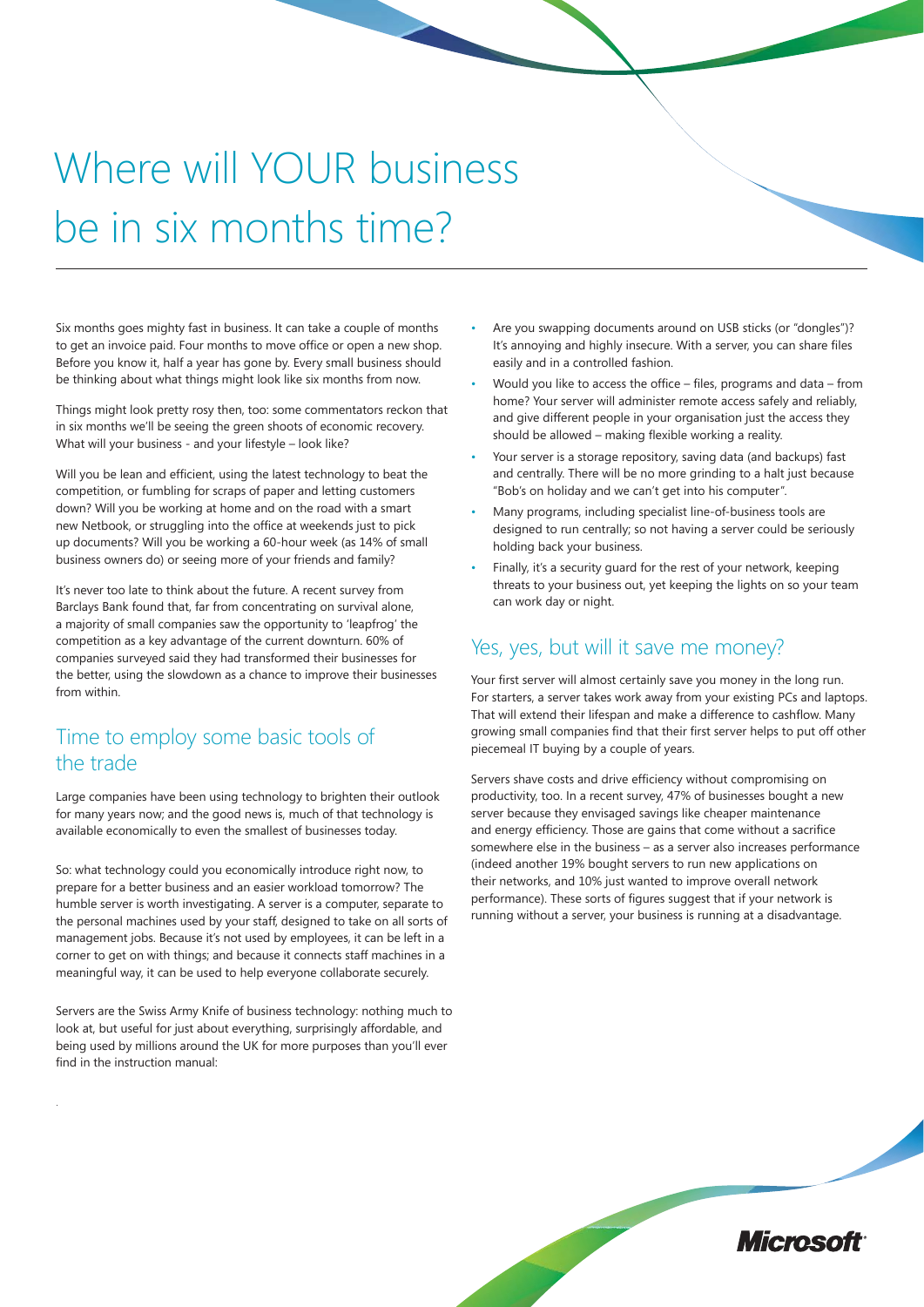#### A path to profits: two new arrivals

Of course, every small business knows that savings don't count if they come at great expense. Typically, though, a server yields a return on investment within 12 months, and there are now ways to take a step-by-step approach to investment in servers. If you've never shared anything with colleagues before, you can make a start without any technical investment at all, thanks to Microsoft Online Services (MOLS).<sup>1</sup>

MOLS gives you access to a bundle of Microsoft's best collaboration tools (email, communications, document management and conferencing) entirely online, so you won't have to buy any equipment. Because MOLS is a hosted service, there are no upfront technology costs – which will work wonders for your all-important cashflow. There won't be any nasty surprises, either, as all maintenance and security is handled by the service provider, too. Instead, MOLS is simply available for a low, fixed, predictable monthly fee: in other words you can buy first class office technology in the same way as you buy something simple, like your mobile phone.

Another interesting new arrival is the Microsoft Foundation Server 2008. Microsoft's Gareth Hall says "It's an entry-level server which handles all the infrastructure needs of a small business (file and print sharing, remote access, security etc.) with simplified installation and simplified licensing for up to 15 employees. It's been brought to the market specifically following the feedback we've received from many hundreds of small businesses who have told us that they wanted to build their businesses around the full functionality of a server, but on frugal budgets". It's the perfect step-up for businesses seeking an advantage through technology, but mindful of deployment costs.

Rest assured, Foundation Server is totally compatible with its bigger brother, Windows Server 2008, the workhorse server found in thousands of businesses and running millions of applications across the globe. Indeed, on your 16th employee, Foundation Server 2008 can be upgraded to the full Windows Server 2008 package with a simple new licensing key. There's no reconfiguration required, and it won't cost a penny more than buying the full Windows Server 2008 in the first place. "Foundation Server 2008 supports new businesses as they start up, with no penalty when it comes to upgrading whatsoever", says Hall.

And when you're ready to take the plunge (and we know only too well that many small businesses don't have an IT department, so it really is you), Microsoft's network of Small Business Specialist Partners will be on hand to help you make the right choice of server.

# Joining the Big League!

Foundation Server and Windows Server give every business a safe, secure and highly productive way to store and share information. The next step up is Microsoft Small Business Server (SBS), which includes a raft of best-of-breed software and services in the server package. SBS includes Microsoft Exchange for email, shared calendaring and email web access. Collaboration is made easy - even if you want to share files with customers or other people outside the business. And SBS makes going mobile a doddle – giving sales staff on the road access to their email on a mobile phone or PDA is as simple as flipping a virtual switch.

## You won't need much help – but when you do, get it from a pro.

Your server is designed to be easy to maintain; and comes out of the box configured for optimum security. "Many small businesses put off getting a server because they think it's going to be complicated; it's going to be 'techie', it's going to be something else to go wrong," says Hall. "It's not like that at all – a server is the stable, reliable basis for the rest of your office IT- and that's why our servers are in use in millions of companies worldwide".

You can get bags of help from the nationwide network of Small Business Specialist Partners who not only install servers every day, but also know exactly what it feels like to run a small business – because they do so themselves.

Chris Harry of Imtex Technologies, a Small Business Specialist in Milton Keynes, says "For whatever reason a company first installs a server, in my experience it soon becomes the infrastructure on which everything else they need is built. They immediately find that they can share files faster, and they find that maintenance, security and anti-virus protection is more effective than with standalone PCs. But then they realise they can add features: remote access, sharing, printer management, customer management tools and all sorts of other productivity software which would be closed to them if they didn't have a server."

"One of my clients is a recruitment firm who originally bought a server in order to run a database application; to track their clients and job candidates. Now, of course, they use their server to run applications on their mobile phones, and they're connected to the office from home, too. It's totally changed the way they work. Another of our customers specialise in building inspections, which of course means staff travelling across the UK. Thanks to their server and remote access, staff never need to be disconnected from the office, and it saves field workers many hours of otherwise pointless travel time."

"It's also important not to forget the value of your own time as a business owner. A server makes adding user accounts simple – very much like adding your kids to your PC at home – whereas without a server the process has to be done by hand. If you've ever wasted time trying to configure individual PCs (or, worse still, realised that private information like salaries was open to prying eyes on your desktop machine), you'll know that a server isn't a 'nice-to-have', it's a valid and essential business tool."